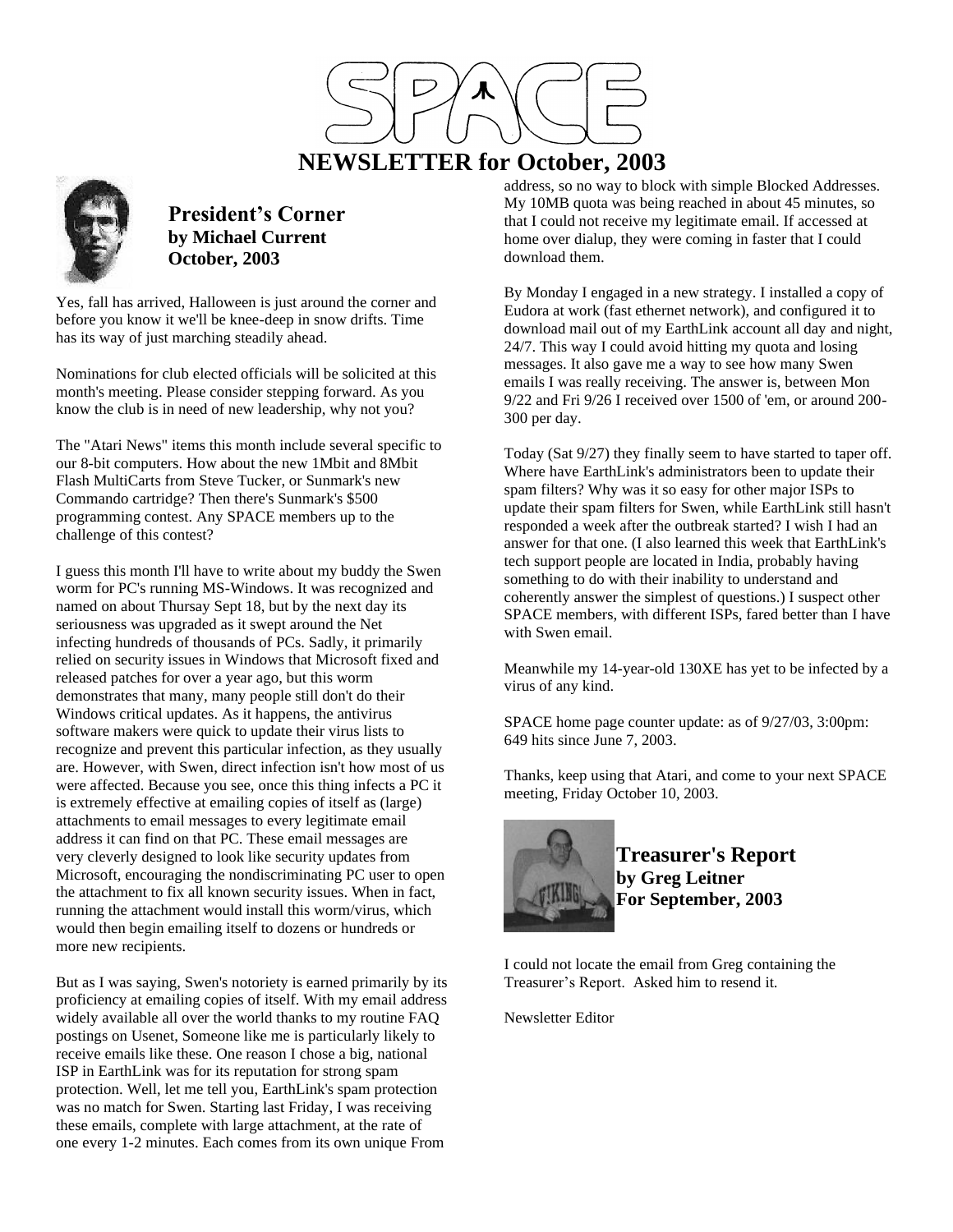

**Secretary's Report By Brian-Angel C Little For September, 2003**

No Minutes Submitted.

\*\*\*\*\*\*\*\*\*\*\*\*\*\*\*\*\*\*\*\*\*\*\*\*\*\*\*\*\*\*\*\*\*\*\*\*\*\*\*\*\*\*\*\*\*\*\*\*\*\*

--Date: Wed, 10 Sep 2003 13:04:45 -0700

Atari800 1.3.1 has been released. Binaries for PC and Atari Falcon/TT available.

http://atari800.atari.org/

[This news item courtesy of Atari.org - http://www.atari.org]

\*\*\*\*\*\*\*\*\*\*\*\*\*\*\*\*\*\*\*\*\*\*\*\*\*\*\*\*\*\*\*\*\*\*\*\*\*\*\*\*\*\*\*\*\*\*\*\*\*\*

A-T-A-R-I Answers-Tips-and-Relevant Information by Paul Alhart paulalhart@hotmail.com 1987.9

For some time I have been thinking about writing a program that would make labels for audio cassette tapes. Somehow other things always seemed to be more urgent, so I was happy to find that someone else had found the time and done it for me. The someone is David Adkison, and the following is a reprint of his article from the M.A.C.E. Journal (August 1986).

If you use a cassette recorder with your computer or have a tape deck for your Hi-Fi system, you have probably at one time or another made a label for tapes you recorded. Most commercial tapes come with a label, but even some of these (particularly the new popular "books on tape") do not.

In the past I dreaded making these labels for my recordings or computer programs because of the time involved in sizing the label and neatly printing the titles on it. The result was often no label at all or one with only the artist's name on it, which I usually regretted latter when I wanted to know specifically what was there.

CASSETTE LABELER takes the drudgery out of making these labels because it makes them for you. All you have to do is type in the information you want printed on the label. While executing, the program prompts you for various information and prints a template that merely has to be clipped, folded, and placed in the plastic cassette box.

The program was written for the Star SG-10 printer, but can be easily modified for any other printer by changing the control codes in lines 40 (for condensed print) and 450-460 (for turning underlining on and off). I tried to keep the typist in mind when writing the program so there are no inverse keys or special characters (see note below for help on typing in the program).

It would be best to use heavier bond paper for your labels, but any will do. Each side has room for six titles (up to 64 characters in length). If you have more than six titles per side, the program will tell you how many to put on each line (use a slash, space, or whatever you want to separate titles on the same line.

I hope with CASSETTE LABELER you will have fewer "mystery tapes" and spend less time fast forwarding through a tape to find out what is on it.

Hints for typing in CASSETTE LABELER: Here are some hints for typing in some of the more difficult lines.

LINE 90 The long string of characters enclosed in quotations in this line consists of a vertical bar (created by holding down the "shift key" and then pressing the "equals key", followed by 68 hyphens, and then another vertical bar.

LINE 100 There are 37 "space bar" entries between the first quotation mark and the vertical bar.

LINE 220 There are 68 "space bar" entries between the vertical bars.

LINE 240 Follow instructions for Line 100.

LINE 340 Follow instructions for Line 220.

LINE 350 There are 68 "underlines" (shift/hyphen) between the vertical bars.

LINEs 410, 460, & 470 Follow instructions for Line 220.

LINE 480 Follow instructions for Line 90.

1 REM CASSETTE LABELER 2 REM byDANNY M. ADKISON 3 REM POLSC DEPT./OKLA. STATE UNIV. 4 REM STILLWATER, OK. 74078 10 DIM TITLE\$(64),DOLBY1\$(9),DOLBY2\$(9),BIAS\$(11),LEFT\$(65), EDGE\$(58) 20 LEFT\$=" ":LEFT\$(65)=" ":LEFT\$(2)=LEFT\$ 30 VERT1=0:VERT2=0:SIDE1=0:SIDE2=0:MIN=0:MAX=0:Z=0:Q=0 :TRAP 930 40 LPRINT CHR\$(27);CHR\$(15):REM CONTROL CODES FOR CONDENSED PRINT ON STAR SG-10 50 GOSUB 800:REM INSTRUCTIONS 60 GOSUB 660:REM DOLBY AND BIAS 70 GOSUB 500:REM NUMBER OF TITLES 80 REM BEGIN PRINTING 90 LPRINT "|------------------------------------ --------------------------------|" 100 LPRINT "| SIDE 1: ";DOLBY1\$;" - ";BIAS\$;" |" 110 ? CHR\$(125):? "NOTE: TITLE ENTRIES MAY BE UP TO 64 CHARACTERS LONG" 120 ? "(That comes to about 1 and 1/2 lines of text on the screen.)":? 130 IF SIDE1=0 THEN 210 140 IF SIDE1>6 THEN GOSUB 550 150 FOR X=1 TO SIDE1:? "What is title ";X;" on SIDE 1" 160 INPUT TITLE\$ 170 LEFT=LEN(TITLE\$) 180 LPRINT "| ";TITLE\$;LEFT\$(LEFT);"|" 190 NEXT X 200 IF SIDE1=6 THEN 240 210 IF SIDE1<6 THEN VERT1=6-SIDE1 220 FOR X=1 TO VERT1:LPRINT "| |":NEXT X 230 ? :? 240 LPRINT "| SIDE 2: ";DOLBY2\$;" - ";BIAS\$;" |" 250 IF SIDE2=0 THEN 330 260 IF SIDE2>6 THEN GOSUB 590 270 FOR X=1 TO SIDE2:? "What is title ";X;" on SIDE 2" 280 INPUT TITLE\$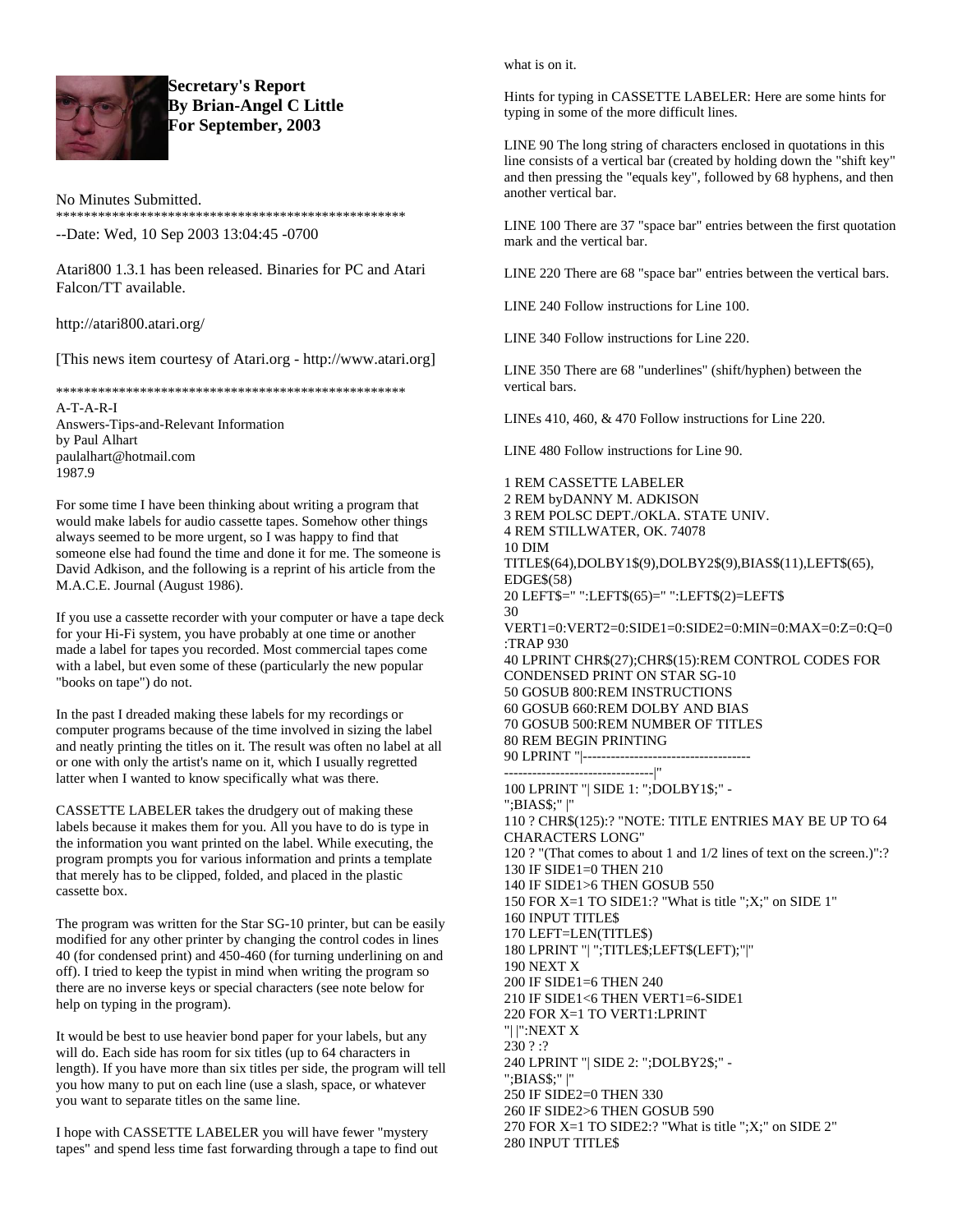290 LEFT=LEN(TITLE\$) 300 LPRINT "| ";TITLE\$;LEFT\$(LEFT);"|" 310 NEXT X 320 IF SIDE2=6 THEN 350 340 FOR X=1 TO VERT2:LPRINT "| |":NEXT X 350 LPRINT "|\_\_\_\_\_\_\_\_\_\_\_\_\_\_\_\_\_\_\_\_\_\_\_\_\_\_\_\_\_\_\_\_\_\_\_\_\_\_\_\_\_\_\_\_\_\_\_\_\_\_\_\_\_\_

\_\_\_\_\_\_\_\_\_\_\_\_\_\_|"

360 ? :? 370 ? "What is the title for SIDE 1" 380 INPUT EDGE\$ 390 LEFT=LEN(EDGE\$)+8 400 LPRINT "| SIDE 1: ";EDGE\$;LEFT\$(LEFT);"|" 410 LPRINT "| |" 420 ? "What is the title for SIDE 2" 430 INPUT EDGE\$ 440 LEFT=LEN(EDGE\$)+8 450 LPRINT CHR\$(27);CHR\$(45);CHR\$(1);"| SIDE 2: ";EDGE\$;LEFT\$(LEFT);"|" 460 LPRINT CHR\$(27);CHR\$(45);CHR\$(0);"| |" 470 FOR X=1 TO 4:LPRINT "| |":NEXT X 480 LPRINT "|------------------------------------ --------------------------------|" 490 GOTO 630 500 ? CHR\$(125):? "Hom many titles on SIDE 1"; 510 INPUT SIDE1 520 ? "How many titles on SIDE 2"; 530 INPUT SIDE2 540 RETURN 550 MIN=INT(SIDE1/6):MAX=MIN\*6:Q=SIDE1-MAX:Z=MIN+1 560 IF Q=0 THEN ? "PUT ";MIN;" ON EACH LINE.":GOTO 580 570 ? "PUT ";Z;" ON ";Q;" LINES AND ";MIN;" ON THE REST." 580 SIDE1=6:RETURN 590 MIN=INT(SIDE2/6):MAX=MIN\*6:Q=SIDE2-MAX:Z=MIN+1 600 IF Q=0 THEN ? "PUT ";MIN;" ON EACH LINE.":GOTO 620 610 ? "PUT ";Z;" ON ";Q;" LINES AND ";M;" ON THE REST." 620 SIDE2=6:RETURN 630 ? CHR\$(125):? "ANOTHER LABLE? 1=YES/2=NO" 640 INPUT OTHER:IF OTHER=1 THEN 20 650 END 660 ? CHR\$(125):? "WAS DOLBY ON FOR SIDE 1? 1=YES/2=NO":INPUT DOLBY 670 IF DOLBY=1 THEN DOLBY1\$="DOLBY ON " 680 IF DOLBY=2 THEN DOLBY1\$="DOLBY OFF" 690 IF DOLBY>2 THEN 660 700 ? "WAS DOLBY ON FOR SIDE 1? 1=YES/2=NO":INPUT DOLBY 710 IF DOLBY=1 THEN DOLBY2\$="DOLBY ON " 720 IF DOLBY=2 THEN DOLBY2\$="DOLBY OFF" 730 IF DOLBY>2 THEN 700 740 ? CHR\$(125):? "WHAT IS TAPE BIAS?":? "1=LOW/2=HIGH/3=CHROME":INPUT BIAS 750 IF BIAS=1 THEN BIAS\$="LOW BIAS " 760 IF BIAS=2 THEN BIAS\$="HIGH BIAS" 770 IF BIAS=3 THEN BIAS\$="CHROME " 780 IF BIAS>3 THEN 740 790 RETURN 800 ? CHR\$(125):POSITION 10,0:? "CASSETTE LABELER" 810 ? :? 820 ? :? "This program will print out a label for your music, spoken word, or" 830 ? "computer cassette tape."

840 ? :? "The instructions should provide you with all you need to

use this program." 850 ? "Here are a few hints before starting" 860 ? :? " 1) If you want to use a heavier paper (which is advised) put it" 870 ? " in the printer now." 880 ? " 2) You can make 12 entries (each 64 characters in length)."; 890 ? " If you have more than 12 entries, try putting several on one line." 900 ? :? "IF YOU ARE READY ENTER '1'" 910 INPUT GO:IF GO=1 THEN RETURN 920 GOTO 900 930 P=PEEK(195):IF P=138 THEN ? CHR\$(125):? "TURN PRINTER ON AND STANDBY!":FOR E=1 TO 1200:NEXT E:GOTO 30 940 GOTO 40

\*\*\*\*\*\*\*\*\*\*\*\*\*\*\*\*\*\*\*\*\*\*\*\*\*\*\*\*\*\*\*\*\*\*\*\*\*\*\*\*\*\*\*\*\*\*\*\*\*\*

LOS ANGELES--Sept. 2, 2003--Atari is bringing all the action and intrigue of the "Mission: Impossible®" movie franchise to video games with "Mission: Impossible -- Operation Surma" for the Xbox(TM) video game system from Microsoft, the PlayStation® 2 computer entertainment system and the Nintendo GameCube(TM) and Game Boy® Advance. Developed by Atari's Paradigm Entertainment and scheduled for release in November, "Mission: Impossible -- Operation Surma" provides players with a chance to become IMF super agent Ethan Hunt in the stealth action game of the year.

"With `Mission: Impossible -- Operation Surma,' players will be thrust into an authentic `Mission: Impossible' experience, complete with the latest spy gadgets, stealth action, incredible combat and plottwisting suspense fans have come to expect from the franchise," said Steve Allison, vice president of marketing, Atari Los Angeles. "The stealth action category continues to surprise gamers with new and innovative game play experiences, and `Operation Surma' is no exception. Our unique connection to one of today's strongest Hollywood movie franchises, which virtually defines the stealth action category, will complement our focus on delivering incredible game play with all of the powerful lead characters, fascinating villains, elaborate double-crosses and cunning treachery of a real `Mission: Impossible.'"

In "Mission: Impossible -- Operation Surma," players step into the role of Ethan Hunt as he traverses the globe uncovering the insidious mysteries behind the malevolent Surma Corporation and its newly developed virus, ICEWorm, which allows Surma to break into any computer system in the world. Armed with the hyper-cool, super spy technology and weaponry from the "Mission: Impossible" movies, such as miniature remote-controlled devices, micro cameras, tranquilizing darts and character disguises, Hunt must lead his elite team in preventing Surma Corp. from achieving its ultimate goal: global domination.

"Mission Impossible -- Operation Surma" features groundbreaking gameplay that empowers players to choose the tactics and game play style they wish to use in tackling mission objectives. For example, as Hunt, a player can forge an uneasy alliance with questionable allies in order to gain the upper hand against an overwhelming enemy force; or, the player can charge in, with the latest top secret IMF weapon; or, the player can slide silently in and out of the shadows, penetrating enemy lairs unnoticed. Ultimately, the nature of the adventure lies in the player's hands.

"Mission: Impossible -- Operation Surma" Features:

Open-Ended Gameplay: Players will be empowered to play the game the way they like. Take out a guard and dispose of his body, sneak behind the guard and slip by unnoticed, distract the guard to another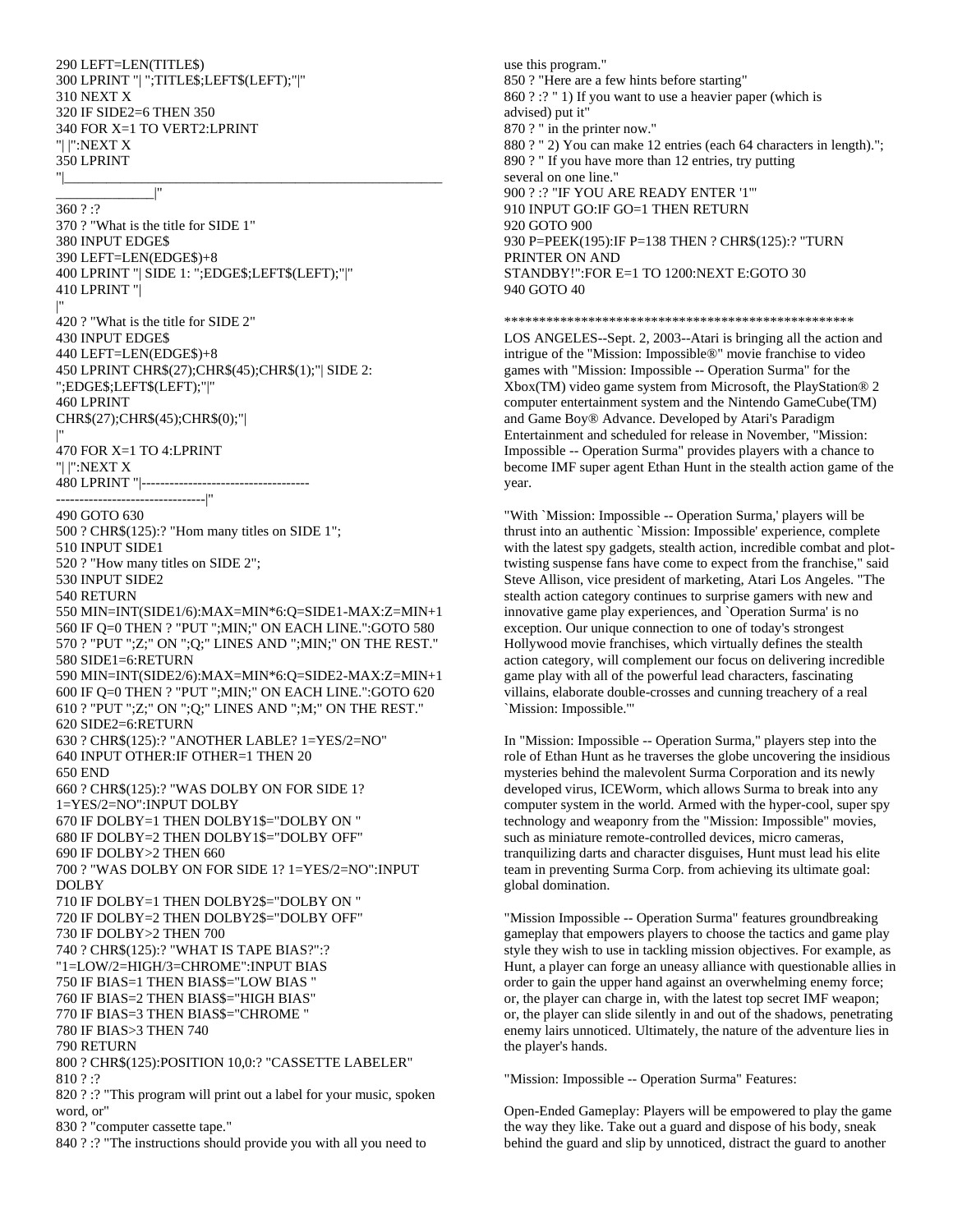area, tranquilize the guard remotely or even take him prisoner are just a few options at the player's disposal for nearly every situation.

Super Spy Gadgets: As with any "Mission: Impossible," the gadgets are where it's at. "Operation Surma" will put dozens of super-cool gadgets at players' fingertips, including: The Wasp, a miniature remote-controlled "bug" with a devastating "sting"; a directional microphone used to create distractions; binoculars featuring a digital camera for evidence gathering; EMP darts for disabling critical electronic devices; and much more. Agent Moves and Abilities: As Ethan Hunt, players will have at their disposal all the moves that any respectable super agent has spent years perfecting, including: vaulting and mantling of objects; hand walking on ledges; wall hugging through tight spaces; crouching and creeping to keep a low profile; hand-over-hand maneuvering on pipes and girders. In addition, players will be able to execute numerous stealth disabling, restraining and finishing maneuvers on enemy characters.

Gameplay Locations: Led by Mission Commander Swanbeck, players will follow clues and undertake missions in exotic locations around the world, including: the Los Muertos research facility in the southwestern United States; Sansara Prison in Northern Africa; and Yugaria, a fictional Eastern European country.

#### \*\*\*\*\*\*\*\*\*\*\*\*\*\*\*\*\*\*\*\*\*\*\*\*\*\*\*\*\*\*\*\*\*\*\*\*\*\*\*\*\*\*\*\*\*\*\*\*\*\*

New York, New York, September 15, 2003 – Atari, Inc. (Nasdaq: ATAR) has entered into a licensing agreement with Microsoft Game Studios under which Atari will be the exclusive U.S. jewel case distributor for select Windows titles developed by Microsoft Game Studios.

Under the terms of the agreement, which extends through June 2006, Atari will republish and distribute jewel case versions of several bestselling Microsoft Game Studios titles, including: Age of Empires – Gold Edition, Microsoft Flight Simulator '98, Links LS 2000, Combat Flight Simulator – WWII Europe Series, Pandora's Box, Bicycle Casino, Bicycle Card Games, Bicycle Board Games, Crimson Skies, Starlancer and Pinball Arcade.

"We're delighted to expand our relationship with Microsoft Game Studios in this manner and to add this group of products to our distribution line-up, " said Ezra Chen, Vice President, Product Acquisition for Atari, Inc. "The combination of Microsoft's strong titles with Atari's distribution network should yield great results for both companies."

"Atari's widespread distribution allows us to extend the lifecycle of great products, giving consumers additional opportunities to experience some of the industry's strongest franchises," said Ed Ventura, Director, Microsoft Game Studios. "We recognize the importance and the potential of the value-priced games category, and Atari is the ideal partner to offer our games in the U.S. market."

#### \*\*\*\*\*\*\*\*\*\*\*\*\*\*\*\*\*\*\*\*\*\*\*\*\*\*\*\*\*\*\*\*\*\*\*\*\*\*\*\*\*\*\*\*\*\*\*\*\*\*

BEVERLY, MA, Sept. 25, 2003 – Atari Inc. today announced that Beyblade™: Super Tournament Battle for the Nintendo GameCube™ video game system has shipped to retail outlets nationwide. Based on the Japanese sensation that has become a hit TV series and a blockbuster line of Hasbro toys, Super Tournament Battle invites legions of fans to become active competitors and live the complete Beyblade™ experience on console.

Super Tournament Battle is the ultimate Beyblade experience, from the "gotta-have-it" blader to the casual fan, the game features over 150 ways to customize Beyblade tops and parts. Players launch Beyblade tops into tricked-out stadiums, and call upon their Bit Beasts to enhance the strength and speed of their tops as they crash and strike against other Beyblades. The player with the last top

spinning (and still in once piece) at the end of the battle wins. An extreme sports experience where every fan can become an active competitor, Beyblade requires strategy to build and customize battle equipment in pursuit of becoming a World Beyblade Champion.

"Super Tournament Battle offers fans the first opportunity to compete among and against their favorite Beyblade™ characters, test their best strategies, and experience highlights of the TV show with all the interactive elements of the toy," said Nancy MacIntyre, vice president of marketing for Atari. "Kids all over the world are very passionate about Beyblade, and Atari is pleased to offer a game with tons of options and customization that allows every fan to participate in their favorite pastime like never before."

Licensed by Nelvana from d-rights, Beyblade is an enormously popular animated television show. It is the 2nd highest-ranking kids program on ABC Family, Mondays-Fridays 7:30-8 am, with Males 6- 11 and Males 9-14. It is also a hugely successful toy based on customizable, high performance tops that compete. To date, over five million tops have been sold in the US alone.

Developed by Takara, Beyblade™: Super Tournament Battle has a rating of 'E' for Everyone and is available for a suggested retail price of \$29.95. For more information on this title, please visit http://www.atari.com. \*\*\*\*\*\*\*\*\*\*\*\*\*\*\*\*\*\*\*\*\*\*\*\*\*\*\*\*\*\*\*\*\*\*\*\*\*\*\*\*\*\*\*\*\*\*\*\*\*\*

BEVERLY, MA – September 4, 2003 – Atari, Inc. (Nasdaq: ATAR) announced today that it will ship Yu Yu Hakusho®: Spirit Detective™ for Nintendo's Game Boy® Advance this December. Based on the popular TV series, Yu Yu Hakusho® airs weekdays on the Cartoon Network's top-rated Toonami Block, and is one of the top-rated animated series for males 9-14. Yu Yu Hakusho® is licensed in the United States by FUNimation Productions, the force behind such hits as Dragon Ball® and Dragon Ball Z®.

"We believe Yu Yu Hakusho® – with its deep story, memorable characters, and dedicated TV fan base – is a rich franchise with which to make great video games," said Nancy MacIntyre, vice president of marketing for Atari's Beverly studio. "We are excited to once again partner with FUNimation on Yu Yu Hakusho® and hope to duplicate the success that we have achieved with Dragon Ball  $Z\circledR$ ."

"One of the reasons we love working with the team at Atari is the company's pursuit of the highest standards of quality and authenticity. This effort shines in its release of Yu Yu Hakusho®: Spirit Detective™, and Atari is well on its way to successfully establishing Yu Yu Hakusho® as a premier interactive entertainment franchise on par with its work with Dragon Ball Z®," said Gen Fukunaga, president of FUNimation. "This video game will give fans and gamers in the United States their first chance to interact with this engaging series. We're very excited to see Spirit Detective added to an already impressive list of licensed products."

Yu Yu Hakusho® follows the story of 14-year-old Yusuke Urameshi, a young rebel frustrated by a lack of direction in life. When he unexpectedly sacrifices his own life to save a child from a deadly traffic accident, he is given a second chance and is allowed to return to Earth – but not to the life he left behind. Yusuke has been granted some amazing new powers, and if he wants to live again, he must use them for the cause of good.

Developed by Sensory Sweep Studios, Yu-Yu Hakusho®: Spirit Detective™ allows players to assume the role of six major characters, including Yusuke, Kuwabara, Kurama, Hiei, Botan and Kayko, and explore 22 challenging levels, each recreating the major milestones from the show's Spirit Detective Saga. Each character is armed with several different weapons and abilities from the animated series.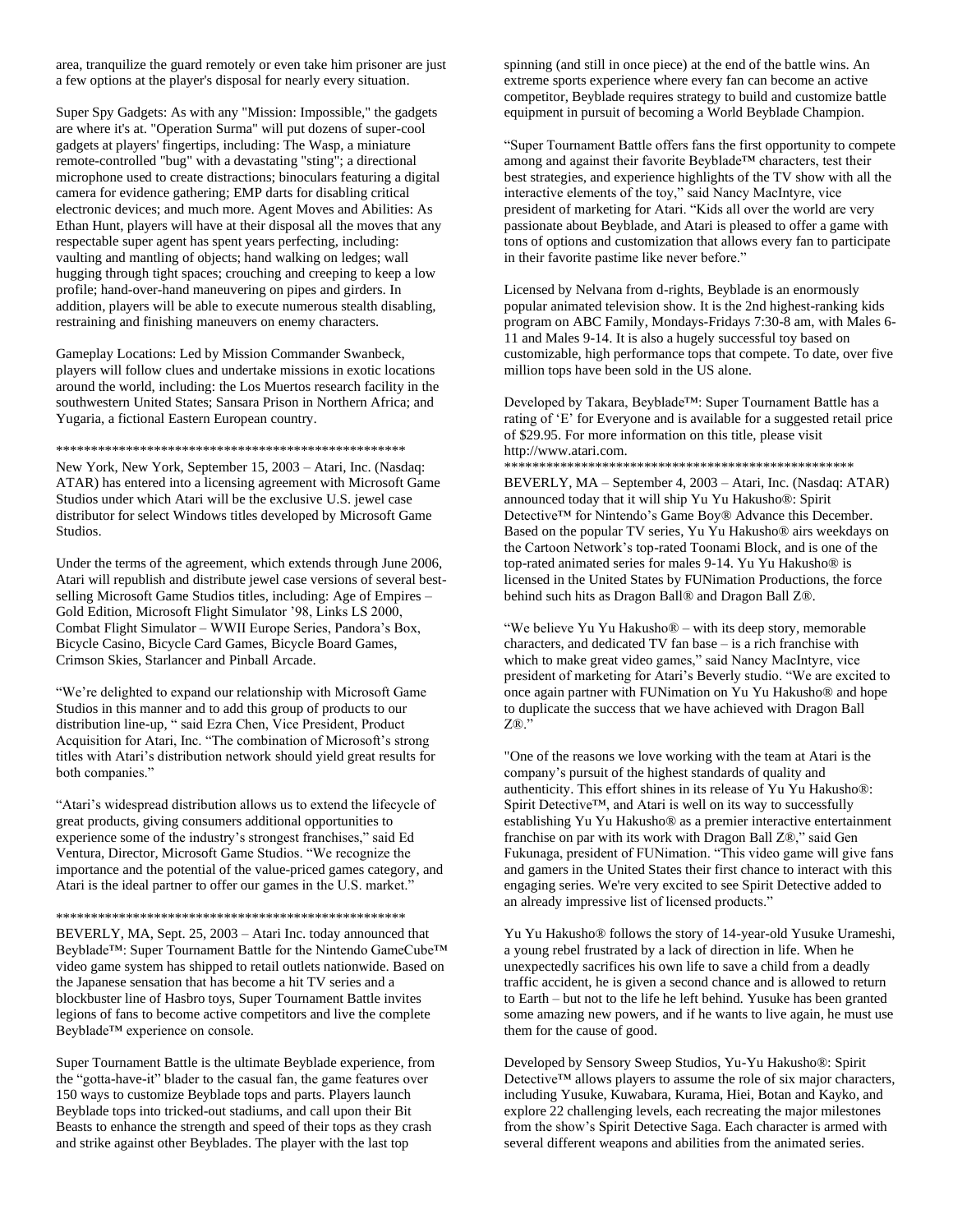Featuring the well-known story lines from the animated series, Spirit Detective™ also includes some surprises designed to keep the story fresh and exciting for fans.

Yu-Yu Hakusho®: Spirit Detective™ is scheduled to ship this December for Nintendo's Game Boy® Advance at a suggested retail price of \$29.99. This product has not yet been rated by the ESRB. \*\*\*\*\*\*\*\*\*\*\*\*\*\*\*\*\*\*\*\*\*\*\*\*\*\*\*\*\*\*\*\*\*\*\*\*\*\*\*\*\*\*\*\*\*\*\*\*\*\*

--Date: Mon, 22 Sep 2003 09:39:52 -0700

Mark DiLuciano of Sunmark Products has announced Sunmark is now accepting pre-orders for the Atari 8-bit computer version of Commando. This unreleased prototype appears to be complete and features great graphics and gameplay. Commando is being released on Sunmark's bankswitching Mega-Cart and can be pre-ordered from http://www.sunmark.com

You can discuss Commando and view some screenshots of the game in AtariAge.com's Atari 8-bit Forum. http://www.atariage.com/forums/viewtopic.php?t=34025

[This news item courtesy of Atariage.com: http://www.atariage.com] \*\*\*\*\*\*\*\*\*\*\*\*\*\*\*\*\*\*\*\*\*\*\*\*\*\*\*\*\*\*\*\*\*\*\*\*\*\*\*\*\*\*\*\*\*\*\*\*\*\*

--Date: Tue, 23 Sep 2003 08:29:50 -0700

A new beta version (4.0) of the Atari 8-bit emulator Atari800Win Plus has been released. This is the first new version of Atari800Win Plus in nearly a year, and it has a large number of improvements and bug fixes. Two of the big improvements are cycle-exact emulation and new high-quality sound emulation.

http://www.atariarea.histeria.pl/PLus/index\_us.htm

[This news item courtesy of Atariage.com: http://www.atariage.com] \*\*\*\*\*\*\*\*\*\*\*\*\*\*\*\*\*\*\*\*\*\*\*\*\*\*\*\*\*\*\*\*\*\*\*\*\*\*\*\*\*\*\*\*\*\*\*\*\*\*

--Date: Fri, 26 Sep 2003 18:19:18 -0700

Mark DiLuciano of Sunmark Products has announced a \$500 Graphic Programming Contest for Atari 8-bit computers. All you need to do is deliver an executable that can be loaded on an 8-bit machine, with a maximum file size of 16K. First prize is \$300 cash, second prize \$150, and third prize \$50. The art can be on any subject matter, and can even be animated. The contest will run until October 20th, 2003, with winners announced on November 1st. For complete details, visit http://www.atariage.com/forums/viewtopic.php?t=34470

[This news item courtesy of Atariage.com: http://www.atariage.com] \*\*\*\*\*\*\*\*\*\*\*\*\*\*\*\*\*\*\*\*\*\*\*\*\*\*\*\*\*\*\*\*\*\*\*\*\*\*\*\*\*\*\*\*\*\*\*\*\*\*

--From: Steven J Tucker

--Date: Sun, 14 Sep 2003 21:43:09 GMT

Pre-ordering starts today for my 8Mbit Flash Multi-Cart/Disk-Cart/Homebrewing Cartridge, with shipment of all orders by 09/22.

The cartridge is professionally produced, with open-source software and extensive documentation.

Limited edition pricing is \$39.99 per cartridge, with a shipping discount for buying five. After 9/22 the price will increase to \$44.99.

For complete product information and the order form go to:

http://www.atarimax.com/

or directly to the MaxFlash cartridge page at:

http://www.atarimax.com/flashcart/documentation/

## Highlights:

 $\rightarrow$  TRUE 8Mbit (1M Byte X 8) Flash design.

-> Entire 8Mbit flash space reprogrammable in-system.

-> Hobbyist oriented design, no surface mounted parts, reasonable price.

-> Highest quality color labels.

-> Easily create and share your cartridge projects with anyone.

-> Supported by the same open-source perl/6502 development kit as the 1Mbit cartridge.<br>\*\*\*\*\*\*\*\*\*\*\*\*\*\*\*\*\*\*\*\*

\*\*\*\*\*\*\*\*\*\*\*\*\*\*\*\*\*\*\*\*\*\*\*\*\*\*\*\*\*\*\*\*\*\*\*\*\*\*\*\*\*\*\*\*\*\*\*\*\*\*

--From: Ernest R. Schreurs

--Date: Wed, 01 Oct 2003 00:45:32 +0200

Hi All. It has been a while since I posted something here. Today I updated my homepage a bit. My page contains several programs for the die-hard Atari cassette users. There are still lots of those around. The wav2cas program that I wrote in may of 1997 has been updated slightly. Some users had problems with the .wav files that some sampling programs produced. I have modified the program such that it will now skip the parameters that used to confuse it. Also, since I happened to be using a program that could only sample 16 bit values, I added support for 16 bit samples too. That is not more reliable, it just takes up more space, but that particular program could just not be forced to use 8 bit samples. Sounds familiar, forcing people to use 16 bits. I have not tested it a lot, so if you download it and discover a problem, let me know. For those of you that were not able to process .wav files before, this new version might work with your setup now. If not, let me know.

Also, I have added a program that another Atari user sent me. It will let you take a DOS file, i.e. a .com or a .xex file, and then create a .cas file out of it,optionally adding a boot loader. After writing it to a real cassette with the cas2wav program and a .wav player, the tape can then be used on a real Atari. This allows users to download stuff from the internet and write it to real tapes. I suppose this would also work for .bas files. Give the program a try, and send the author your comments! Also, I have added a link to the ATART program webpage, which allows editing of .cas files.

My webpage is still at http://home.planet.nl/~ernest

Keep those XL's/XE's buzzing!

\*\*\*\*\*\*\*\*\*\*\*\*\*\*\*\*\*\*\*\*\*\*\*\*\*\*\*\*\*\*\*\*\*\*\*\*\*\*\*\*\*\*\*\*\*\*\*\*\*\* Opinion Why We All Need Our S.P.A.C.E.

By David Sherwin

I've been seeing some troubling news appear in the pages of the S.P.A.C.E. newsletter over the past few months. There's been a Presidential move, talk of declining club participation, and even whispers that S.P.A.C.E. might be forced to disband in the near future.

As the new kid on the block, my thoughts are probably the least valid of any member's -- what have I contributed to this club? -- but, as they reflect the views of an outsider, I think that they are certainly pertinent to this discussion.

As some of you may know, I live in Calgary, Canada, which is a city that is roughly the size of Minneapolis. Calgary, like most North American cities of a good size, did have an active Atari users' group in the '80s and '90s, but it quietly disappeared before I moved to this city in 1997. I haven't found a trace of it anywhere.

The last Atari users' group in my province, the Edmonton Atari Computer Enthusiasts (E.A.C.H.) dissolved in a flurry of finger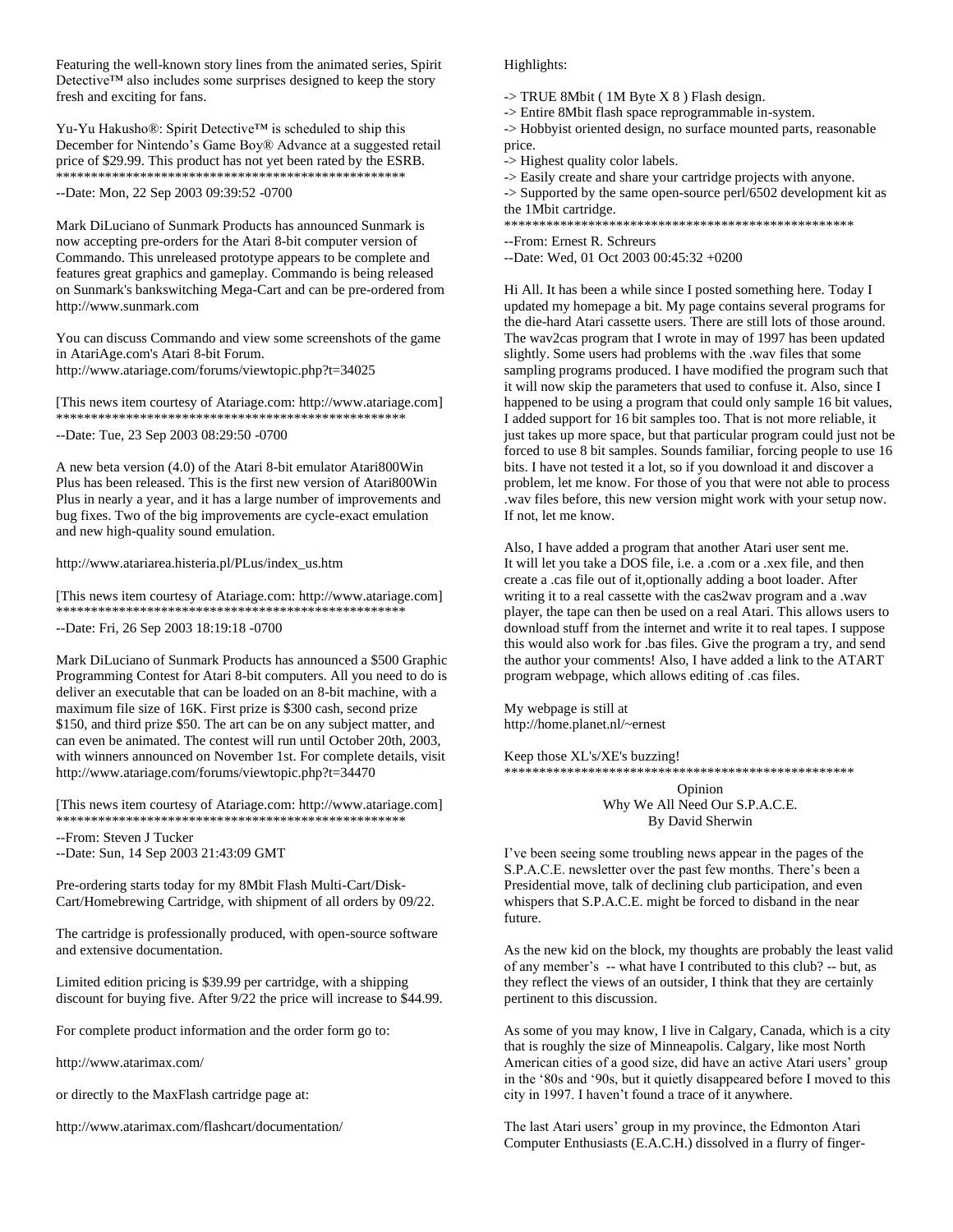pointing, bitter recriminations, and actual litigation in 1997. The last days of E.A.C.H. provide interesting reading in the Law Society Library, but I've always felt this to be an unfitting (if bizarrely interesting) end to a group that helped develop the only Atari ST line of clones in North America.

Most of the other Atari users' groups in Canada have followed this sad fate. I was a member of the Toronto Atari Federation for many years, and recall that it used to be the largest Atari users' group in North America. TAF faded away last year.

I now maintain my ties to the Atari community in North America through long-distance communication lines. I became a member of S.P.A.C.E. last year after nominating myself to be the newsletter editor of S.P.A.C.E.'s sister group, S.C.A.T. (the Suburban Chicago Atarians). I'd always known about S.P.A.C.E., of course, just as anyone who'd read any Atari-related magazine article or engaged in an on-line discussion would have heard about WAACE (gone) or ABACUS (still alive). S.P.A.C.E. is a survivor, and I'd always assumed it to be invulnerable to dissolution through disinterest. It's frightening to see that I'm wrong.

Some of you may recall Ian Chadwick, who wrote, among other things, a book called "Mapping the Atari" for the 8-bits back in '84 and most of the instruction manuals for a Canadian software company called Batteries Included. I conducted an interview with Ian Chadwick some months ago regarding the history of his involvement with the Atari community, and asked him what he thought about the future of Atari users' groups.

He suggested that users' groups would survive as long as there was interest, and he compared them with groups that kept 19th-century locomotive engines running. "It's mainly about nostalgia", he suggested.

There's undoubtedly some merit to this analogy, but it doesn't run very deep. I could probably run a 19th-century locomotive (or have a very good idea how it might work) with access to a good library and stack of historical documents. Computers are too complex for trialand-error methods of operation, though, and their proper use is contingent on a large group of knowledgable owners who can tell you that "Galaxian" shouldn't go into the right-hand cartridge of an 800, or that it is, in fact, possible to create graphics with the XEP80 unit. Some of this information used to be available in public libraries, but that's mostly gone now. Almost all printed material regarding Atari machines is now in the hands of private collectors, and it is becoming increasingly scarce as stocks are destroyed through neglect or deliberate action.

I don't, however, mean to suggest that the role of the Atari owner is one of computer historian, although that will be an increasingly important role for us. The Atari computers were remarkably complex machines, and most commercial software written for them really didn't exploit their capabilities. I've seen the release of some truly remarkable games in the last 12 months, and projects are being developed right now to enable true stereo sound on the 8-bits (a dual POKEY upgrade, with 8 voices!) and enhanced graphics capabilities. I'm also upgrading my 8-bit with an external hard drive, and may "rack it" at a later date. I'm not going to be able to do this on my own.

I think, ultimately, that too many clubs assume that their membership is static and comes from a small, and shrinking, pool of computer users. I think I'm a good point disproving this theory. I was 10 when I received my '800 in '83 and 19 when Atari dropped all support for the 8-bits in 1992, though I did continue to use my computer. I remember that I did type an article or two for the TAF newsletter, but couldn't really participate in the group. How could a 12 year-old compete with an Ian Chadwick, after all? I returned to my Ataris a

few years ago after realizing that most of the "old guard" had retired, and that no one was stepping in to replace them. I bet you that there's lots of 20- and 30- somethings out there right now who have fond memories of their XEGS or Mega ST, though, who'd love to become involved in a users' group...if they knew it existed. S.P.A.C.E. should continue, if for no one else, than them. And why not? There will always be new users and owners, and they do have no where else to turn.

I could suggest that S.P.A.C.E. place fliers in the local universities (an excellent place to start) or try advertising on the local community channel (cheaper than you think), but will leave that to the club executive.

I've also got something up my sleeve that may just help to revive club membership. I'll keep that secret for now, though.

S.P.A.C.E. has been around for over 21 years, now, and it's evolved into something that's part social group, part "retro-gaming-computer club", and part computer libarary. I think that this a very good thing, and in that it serves a useful purpose to a great many people. There is, clearly, still a need for S.P.A.C.E. in our world. \*\*\*\*\*\*\*\*\*\*\*\*\*\*\*\*\*\*\*\*\*\*\*\*\*\*\*\*\*\*\*\*\*\*\*\*\*\*\*\*\*\*\*\*\*\*\*\*\*\*

These Towers Are Worth Climbing

"Tower Toppler" (TT) has been the object of considerable interest - and derision -- since it was first "discovered" in a palette of items reportedly acquired by B&C Computervisions in 1995 . It's been rumoured that "Tower Toppler" (curiously renamed from the more well-known "Nebulus") was being ported over to the 8-bit line by software house Hewson to bolster the XEGS library, but was mysteriously canned in the later stages of its development as interest in the 8-bit line declined. The ultimate cartridge release of TT in the late '90s was subsequently greeted with great excitement by hardcore 8-bit enthusiasts -- until they discovered that it appeared to be blackand-white on their fancy display systems. TT went back into the doghouse.

I'm happy to report, however, that TT does indeed boast a modest graphical palette -- the result of some pretty funky, if not entirely effective, graphic mode 8 artifacting -- although you'll need to hook up your computer to a good old composite monitor (or a TV) to enjoy the effect.

Gamers who take some effort to accommodate TT's quirky display modes should find this game to be an extremely pleasant surprise. TT features smooth-scrolling arcade action, acceptable sound effects, and enough puzzles to challenge even the most jaded gaming fan. TT is, in reality, a revolving, graphically advanced version of "Miner 2049er" -- and is possibly the best platformer for the 8-bit computers.

# Gameplay

TT/Nebulus enthusiasts should be thrilled to discover that all of the game's most unique elements have been successfully ported to the XL/XE version. Like all platformers, the goal of TT is to climb your frog-like control creature to the top of each level while avoiding a number of gaming hazards. The unique twist here, though, is that gaming platforms (placed around "towers") revolve once players reach the edge of the screen. The intended (and highly-touted) "vertigo" effect that results isn't half-bad, and it does help to create something of a pseudo-3D gaming effect. This was pretty advanced stuff in 1988, and it's still fairly impressive today.

The XE version of the game features a simple level select which can be chosen by pressing the "option" button. The "easy" stream sends players up "The Tower of Eyes", (fairly challenging in itself), which is touted as the game's easiest tower. The "hard" stream transports